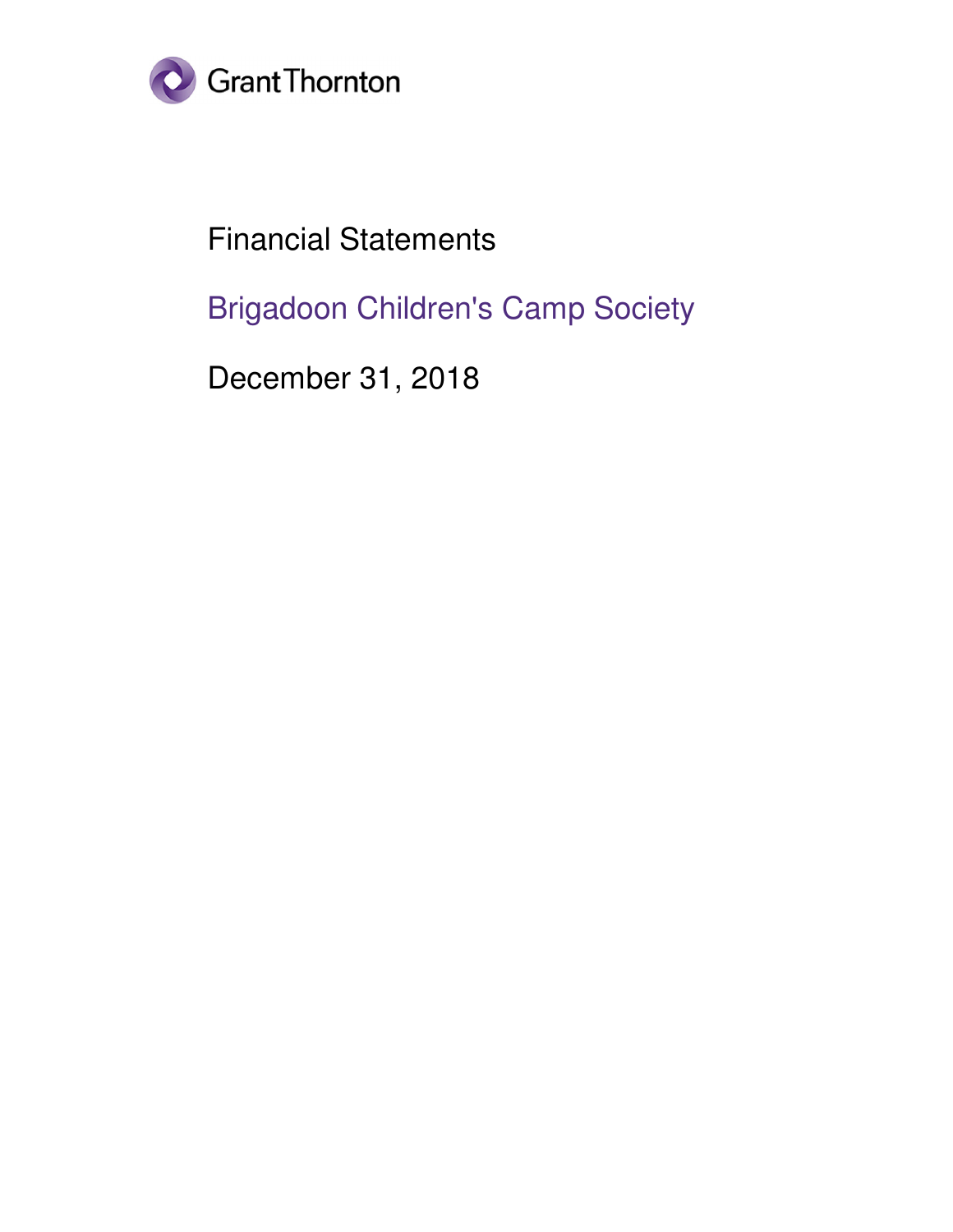## **Contents**

| ×<br>۰. | ۰,<br>× |
|---------|---------|
|---------|---------|

| Independent Practitioner's Review Engagement Report | $1 - 2$  |
|-----------------------------------------------------|----------|
| <b>Statement of Operations</b>                      | 3        |
| Statement of Changes in Net Assets                  | 4        |
| <b>Statement of Financial Position</b>              | 5        |
| <b>Statement of Cash Flows</b>                      | 6        |
| Notes to the Financial Statements                   | $7 - 12$ |
| Schedule of Office                                  | 13       |
| Schedule of Fund development                        | 13       |
| Schedule of Camp operations                         | 14       |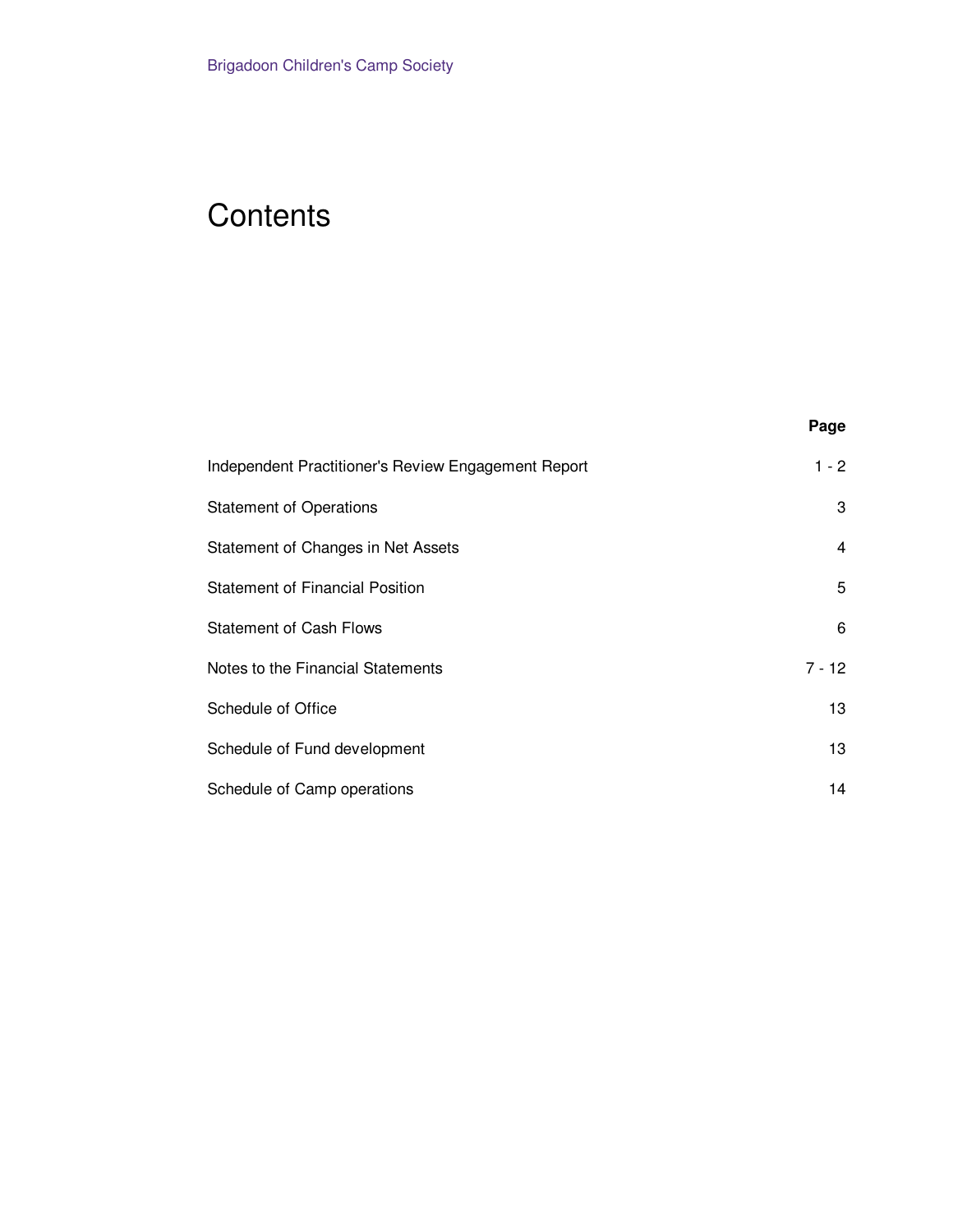

### Independent Practitioner's Review Engagement Report

**Grant Thornton LLP** 15 Webster Street Kentville, NS B4N 1H4

T +1 902 678 7307 F +1 902 679 1870 www.GrantThornton.ca

To the Directors of Brigadoon Children's Camp Society

We have reviewed the accompanying financial statements of Brigadoon Children's Camp Society that comprise the statement of financial position as at December 31, 2018, and the statements of operations, changes in net assets, and cash flows for the year then ended, and a summary of significant accounting policies and other explanatory information.

#### **Management's responsibility for the financial statements**

Management is responsible for the preparation and fair presentation of these financial statements in accordance with Canadian accounting standards for not-for-profit organizations, and for such internal control as management determines is necessary to enable the preparation of financial statements that are free from material misstatement, whether due to fraud or error.

#### **Practitioner's responsibility**

Our responsibility is to express a conclusion on the accompanying financial statements based on our review. We conducted our review in accordance with Canadian generally accepted standards for review engagements, which require us to comply with relevant ethical requirements.

A review of financial statements in accordance with Canadian generally accepted standards for review engagements is a limited assurance engagement. The practitioner performs procedures, primarily consisting of making inquiries of management and others within the entity, as appropriate, and applying analytical procedures, and evaluates the evidence obtained.

The procedures performed in a review are substantially less in extent than, and vary in nature from, those performed in an audit conducted in accordance with Canadian generally accepted auditing standards. Accordingly, we do not express an audit opinion on these financial statements.

> Audit | Tax | Advisory © Grant Thornton LLP. A Canadian Member of Grant Thornton International Ltd 1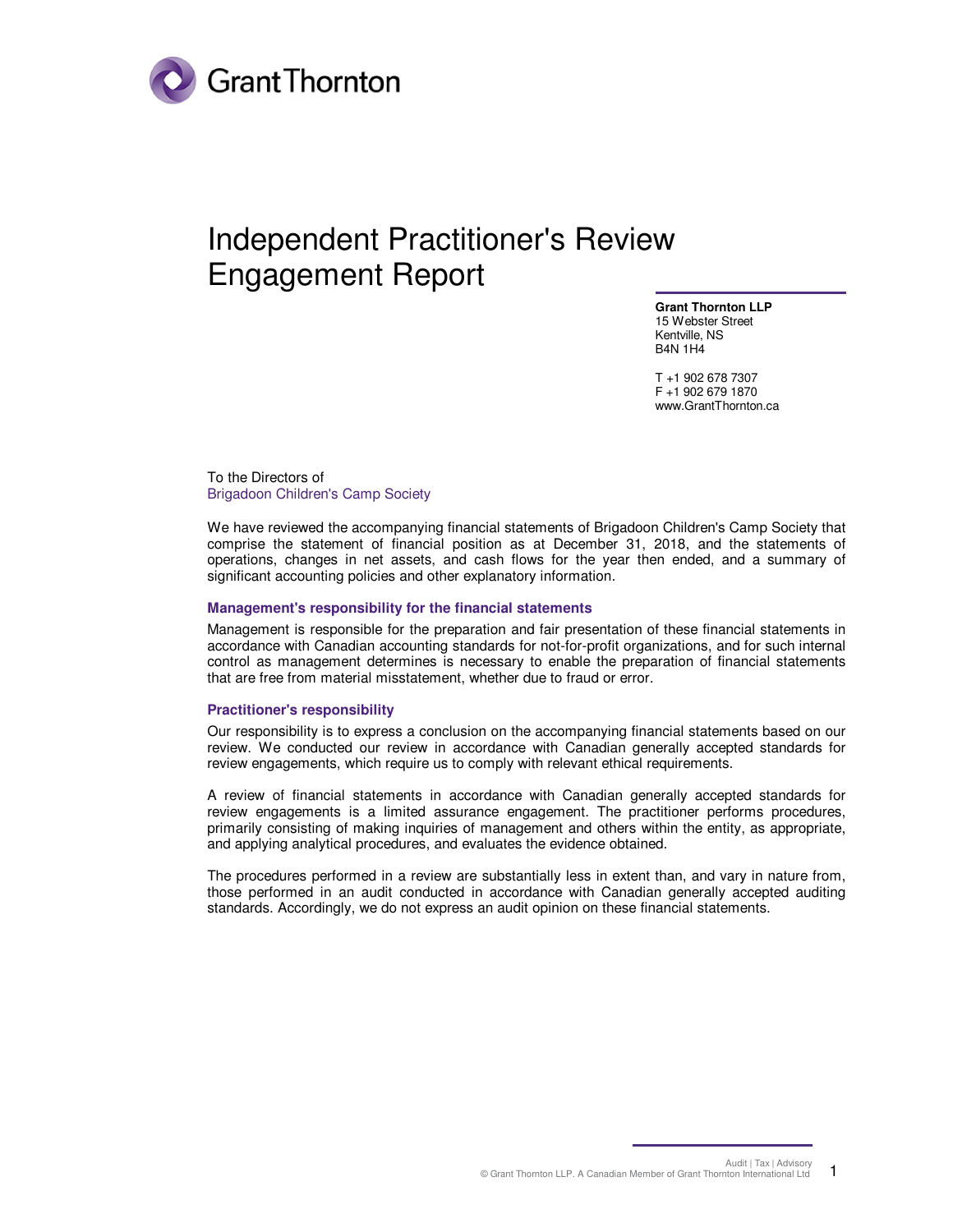### Independent Practitioner's Review Engagement Report (continued)

#### **Conclusion**

Based on our review, nothing has come to our attention that causes us to believe that the financial statements do not present fairly, in all material respects, the financial position of Brigadoon Children's Camp Society as at December 31, 2018, and the results of its operations and its cash flows for the year then ended in accordance with Canadian accounting standards for not-for-profit organizations.

Grant Thouston LLP

Kentville, Canada March 31, 2019

Chartered Professional Accountants Licensed Public Accountants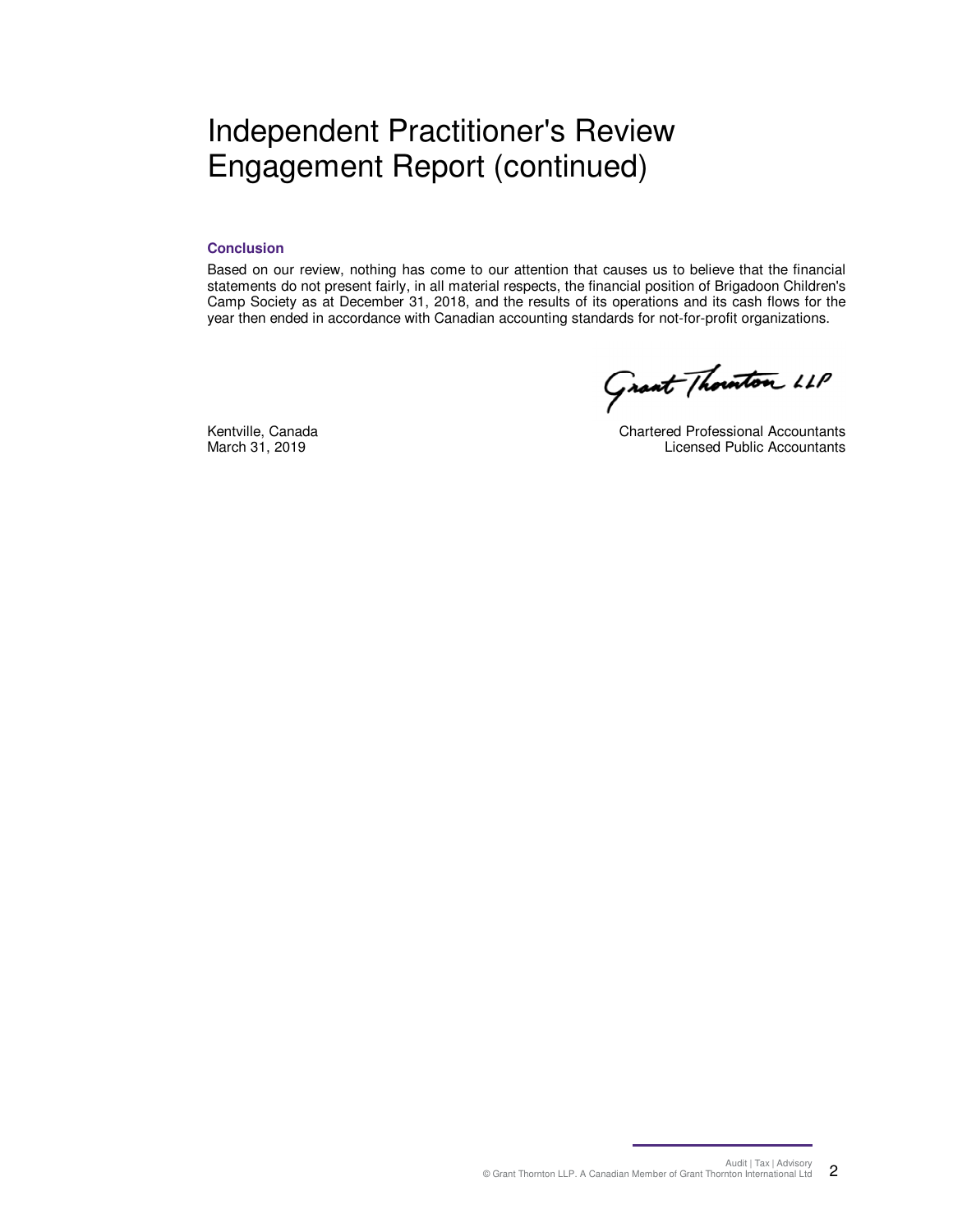| <b>Brigadoon Children's Camp Society</b><br><b>Statement of Operations</b>                           |                                              |                                              |
|------------------------------------------------------------------------------------------------------|----------------------------------------------|----------------------------------------------|
| Year ended December 31                                                                               | 2018                                         | 2017                                         |
| Revenues<br>Facility rental<br>Fundraising                                                           | \$<br>725,925 \$<br>1,293,952                | 659,727<br>1,276,934                         |
| Amortization of deferred contributions<br>Grants                                                     | 186,044<br>38,583                            | 193,796<br>23,895                            |
|                                                                                                      | 2,244,504                                    | 2,154,352                                    |
| Expenditures<br>Office (Schedule 1)<br>Fund development (Schedule 2)<br>Camp operations (Schedule 3) | 343,528<br>488,499<br>1,336,359<br>2,168,386 | 308,686<br>345,440<br>1,221,013<br>1,875,139 |
| Excess of revenues over expenditures before other income (item)                                      | 76,118                                       | 279,213                                      |
| Investment income<br>Unrealized gain (loss) on investments                                           | 6,539<br>(12, 972)                           | 4,411<br>11,039                              |
|                                                                                                      | (6, 433)                                     | 15,450                                       |
| Excess of revenues over expenditures                                                                 | 69,685 \$                                    | 294,663                                      |

# **Brigadoon Children's Camp Society**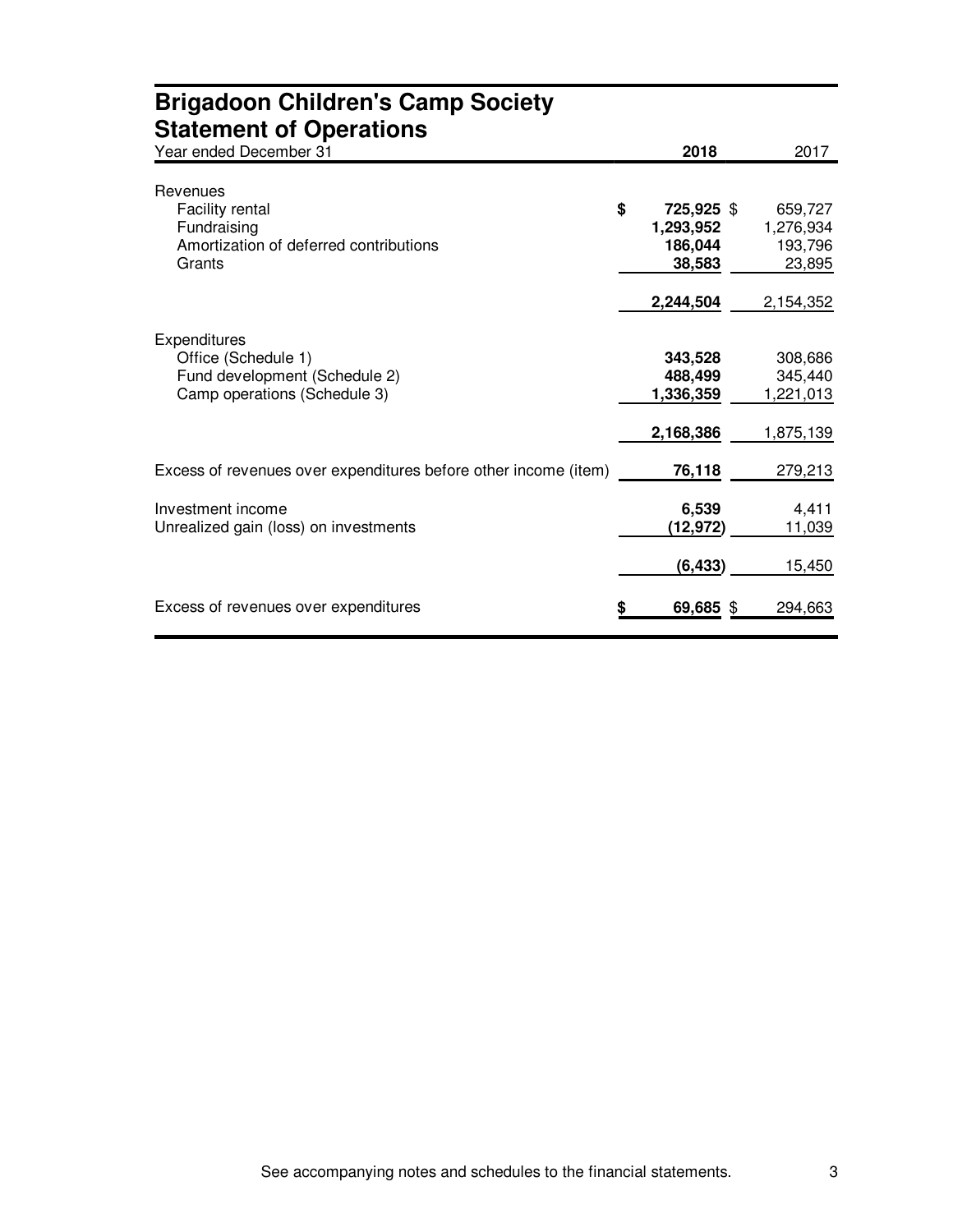### **Brigadoon Children's Camp Society Statement of Changes in Net Assets**

Year ended December 31

|                                            | <b>Endowment</b> | <b>Unrestricted</b> | <b>Internally</b><br>restricted<br>capital | Total<br>2018 | Total<br>2017 |
|--------------------------------------------|------------------|---------------------|--------------------------------------------|---------------|---------------|
| Balance,<br>beginning of year \$           | 275,487 \$       | 1,022,078 \$        | 115,000 \$                                 | 1,412,565 \$  | 1,088,485     |
| Excess of<br>revenues over<br>expenditures |                  | 69,685              |                                            | 69,685        | 294,663       |
| Endowment<br>contributions                 | 5,000            |                     |                                            | 5,000         | 29,417        |
| Balance, end of<br>\$<br>year              | 280,487 \$       | 1,091,763 \$        | 115,000<br>S.                              | 1,487,250     | 1,412,565     |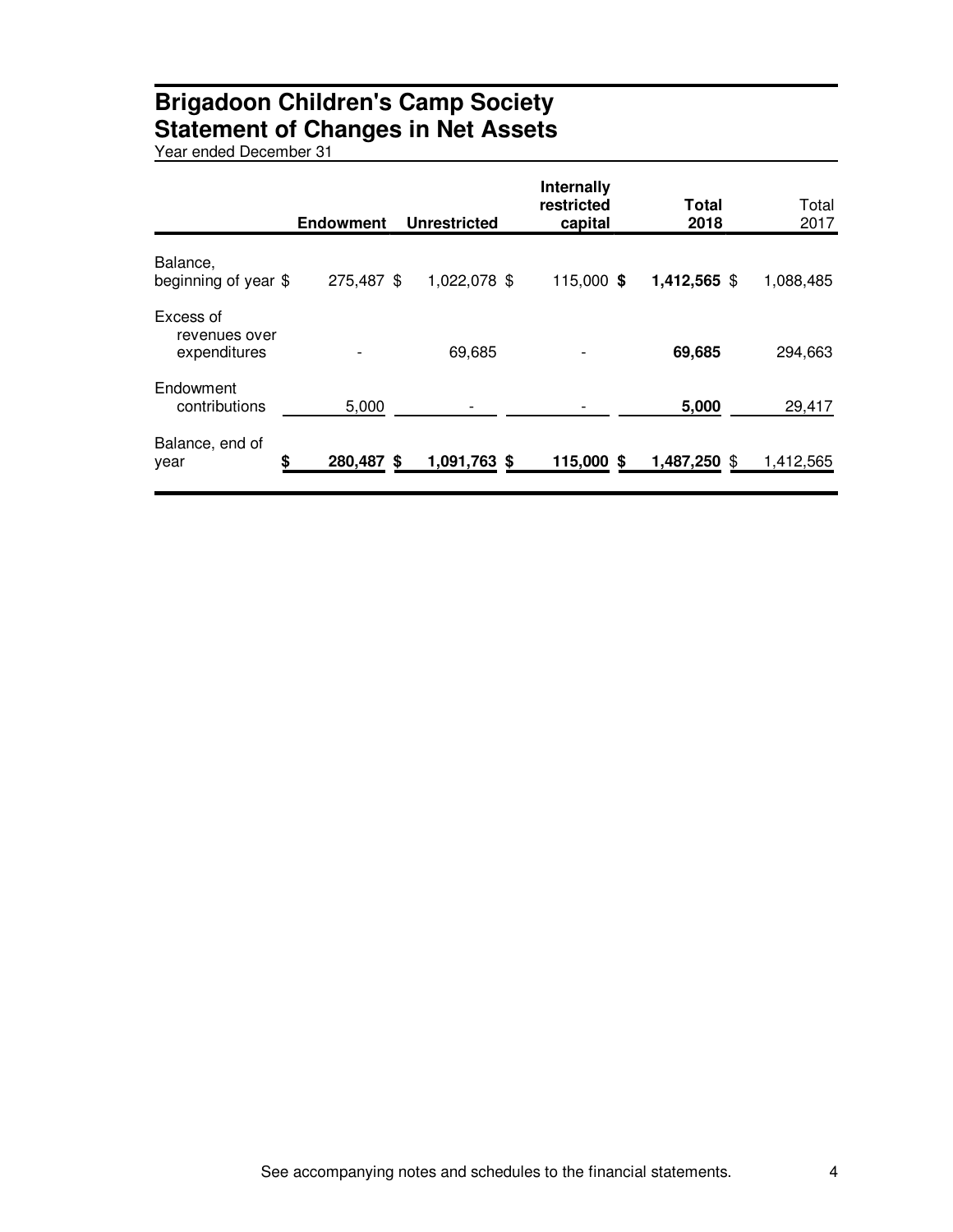### **Brigadoon Children's Camp Society Statement of Financial Position**

| December 31                                                                                                                                                           |    | 2018                                               | 2017                                          |
|-----------------------------------------------------------------------------------------------------------------------------------------------------------------------|----|----------------------------------------------------|-----------------------------------------------|
| <b>Assets</b><br>Current<br>Cash<br>Short term investments (Note 3)<br>Receivables<br>Prepaids<br>Government remittance receivable                                    | \$ | 385,652 \$<br>202,398<br>56,678<br>15,424<br>7,257 | 381,829<br>200,318<br>16,665<br>14,269<br>473 |
| Restricted cash (Note 4)<br>Property and equipment (Note 5)                                                                                                           | S. | 667,409<br>280,284<br>5,870,618<br>$6,818,311$ \$  | 613,554<br>275,487<br>6,118,747<br>7,007,788  |
| <b>Liabilities</b><br>Current<br>Payables and accruals<br>Deferred revenue<br>Current portion of long-term debt (Note 7)<br>Current portion of callable debt (Note 6) | \$ | 39,319 \$<br>3,631<br>10,134<br>105,000            | 44,991<br>15,582<br>12,161<br>140,560         |
| Current liabilities before callable debt<br>Callable debt (Note 6)                                                                                                    |    | 158,084<br>657,917<br>816,001                      | 213,294<br>720,690<br>933,984                 |
| Long-term debt (Note 7)<br>Deferred capital contributions (Note 8)                                                                                                    |    | 4,515,060<br>5,331,061                             | 10,135<br>4,651,104<br>5,595,223              |
| <b>Net assets</b>                                                                                                                                                     |    | 1,487,250<br>6,818,311                             | 1,412,565<br>7,007,788<br>£.                  |

On behalf of the board

Member **Member** Member **Member** Member **Member**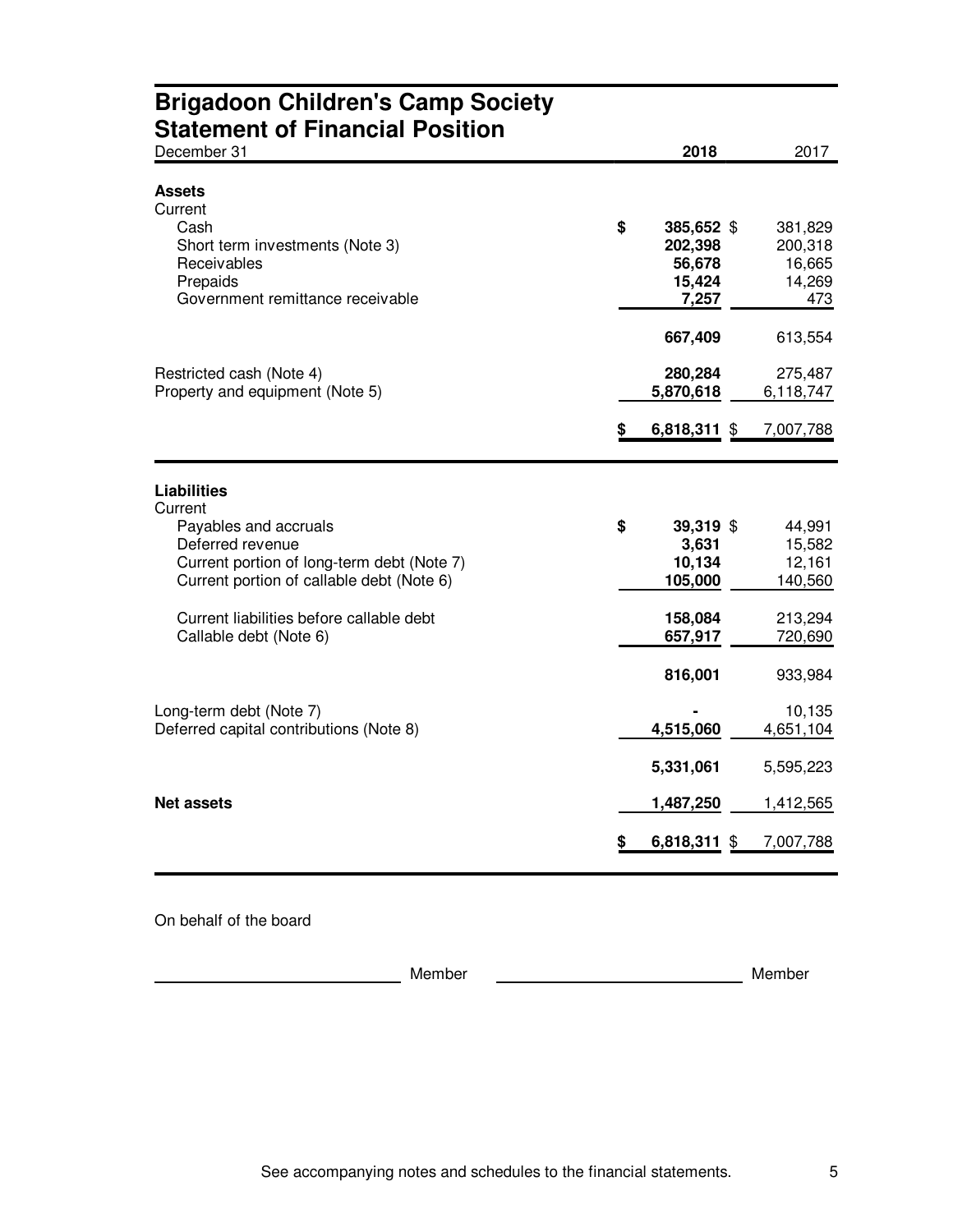| <b>Brigadoon Children's Camp Society</b><br><b>Statement of Cash Flows</b> |                       |                       |
|----------------------------------------------------------------------------|-----------------------|-----------------------|
| Year ended December 31                                                     | 2018                  | 2017                  |
| Increase (decrease) in cash and cash equivalents                           |                       |                       |
| <b>Operating</b>                                                           |                       |                       |
| Excess of revenues over expenditures<br>Items not affecting cash           | \$<br>69,685 \$       | 294,663               |
| Amortization<br>Amortization of deferred capital contributions             | 275,942<br>(186, 044) | 284,640<br>(193, 796) |
| Change in non-cash working capital items                                   | 159,583               | 385,507               |
| Short term investments                                                     | (2,080)               | (200, 318)            |
| Receivables                                                                | (40, 013)             | 27,235                |
| Prepaids                                                                   | (1, 155)              | (14, 269)             |
| Government remittance receivable                                           | (6, 784)              | 2,487                 |
| Payables and accruals                                                      | (5,672)               | (9,489)               |
| Deferred revenue                                                           | (11, 951)             | (6,973)               |
|                                                                            | 91,928                | 184,180               |
| <b>Financing</b>                                                           |                       |                       |
| Repayment of callable debt                                                 | (98, 333)             | (85,000)              |
| Repayment of long-term debt                                                | (12, 162)             | (7, 492)              |
| Proceeds of long-term debt                                                 |                       | 24,323                |
| Increase in deferred capital contributions                                 | 50,000                |                       |
| Endowment funds received                                                   | 5,000                 | 29,417                |
|                                                                            | (55,495)              | (38,752)              |
| <b>Investing</b>                                                           |                       |                       |
| Purchase of property and equipment                                         | (27, 813)             | (86, 936)             |
| Increase in cash and cash equivalents                                      | 8,620                 | 58,492                |
| Cash and cash equivalents                                                  |                       |                       |
| Beginning of year                                                          | 657,316               | 598,824               |
| End of year                                                                | \$<br>665,936 \$      | 657,316               |
|                                                                            |                       |                       |
| Cash consists of:                                                          |                       |                       |
| Cash                                                                       | \$<br>385,652 \$      | 381,829               |
| Restricted cash                                                            | 280,284               | 275,487               |
|                                                                            | \$<br>665,936 \$      | 657,316               |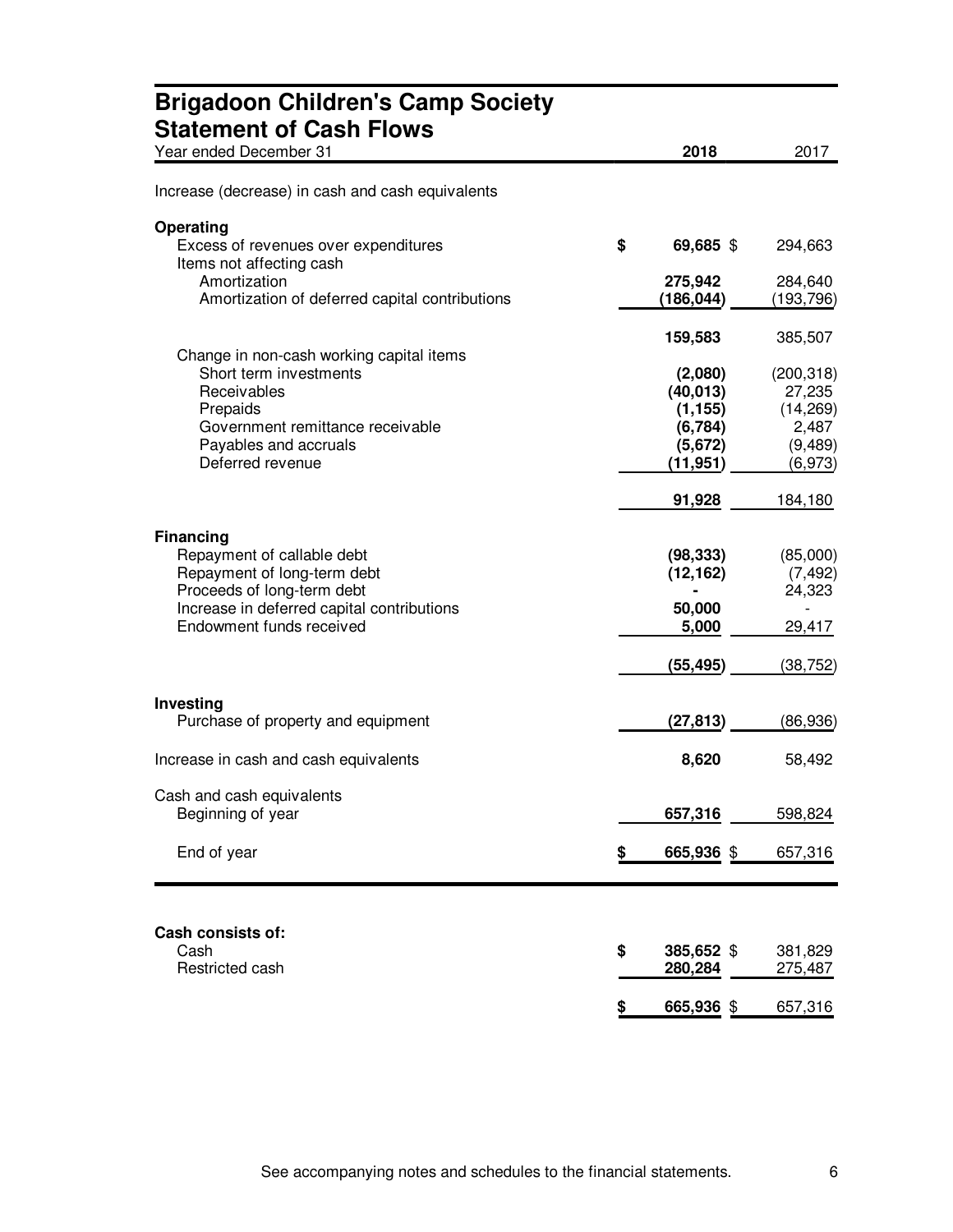December 31, 2018

#### **1. Purpose of organization**

Brigadoon Children's Camp Society operates a year-round facility for recreational camps for children and youth living with chronic illness.

The Society is a registered charity under the *Income Tax Act* and as such is tax exempt.

#### **2. Significant accounting policies**

The Society applies the Canadian accounting standards for not-for-profit organizations.

#### **Reserves**

The Society includes in its net assets various reserves.

Assets, liabilities, revenues and expenses related to program delivery and administrative activities are reported in the Unrestricted reserve.

Asset, liabilities, internally restricted contributions and expenditures for specific capital items are reported in the Internally Restricted Capital Reserve.

Endowment assets and endowment contributions are reported in the Endowment Reserve.

#### **Revenue recognition**

The Society follows the deferral method of accounting for contributions. Restricted contributions are recognized as revenue in the year in which the related expenses are incurred. Unrestricted contributions are recognized as revenue when received or receivable if the amount to be received can be reasonably estimated and collection is reasonably assured.

Restricted contributions for the purchase of capital assets are deferred and recognized in revenue on the same basis as the related amortization expense.

Restricted endowment contributions are deferred and the earnings used to fund operations.

Grant revenue is recognized as received or receivable if the amount to be received can be reasonably estimated.

Facility rental fees are recognized as revenue in accordance with the agreement between the parties, when the rental takes place, fees are fixed or determinable and collection is reasonably assured. The liability relating to the received but unearned portion of revenues from rentals is recognized in the statement of financial position as deferred revenues.

Investment income is recognized when earned.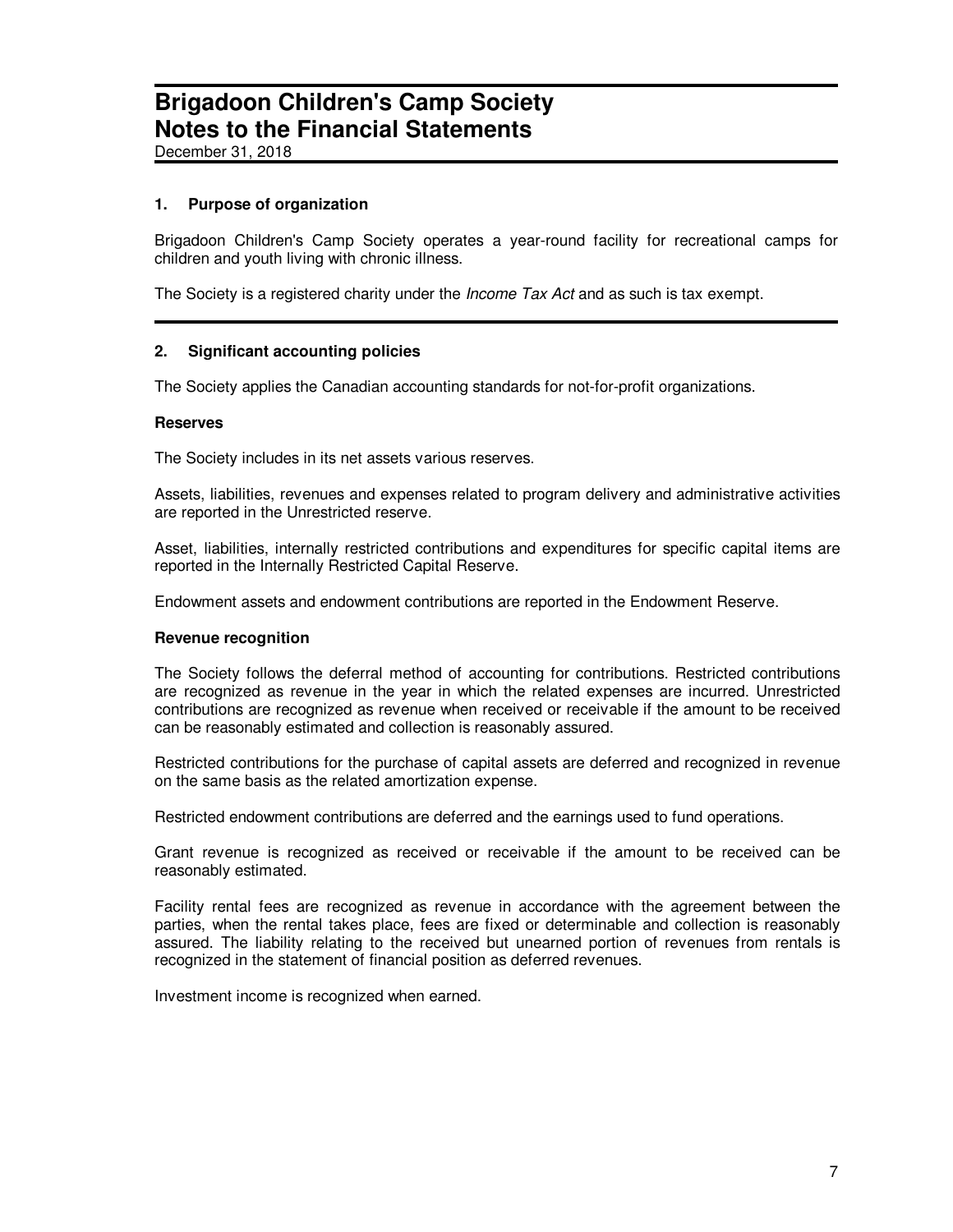December 31, 2018

#### **2. Significant accounting policies (continued)**

#### **Cash and cash equivalents**

Cash and cash equivalents include cash on hand and balances with banks, bank overdrafts and highly liquid temporary money market instruments with original maturities of three months or less. Bank borrowings are considered to be financing activities.

Restricted cash is an endowment wherein the principal is to remain intact and the earnings may be used in operations.

#### **Investments**

Investments traded in an active market are initially recognized at cost and subsequently measured at fair value, without adjustments for transaction costs that would be incurred on disposals. Changes in fair value are recognized in income in the period of change. Transaction costs associated with the acquisition of these investments are recognized in net income in the period incurred.

#### **Property and equipment**

Property and equipment are initially measured at cost and subsequently measured at cost less accumulated amortization. Amortization is provided on a declining balance basis over the useful life of the asset.

Property and equipment are amortized on the basis of their useful life using the following methods and rates:

| <b>Buildings</b>       | 4% Declining balance  |
|------------------------|-----------------------|
| Equipment              | 20% Declining balance |
| <b>Vehicles</b>        | 30% Declining balance |
| Furniture and fixtures | 20% Declining balance |
| Computer equipment     | 20% Declining balance |

#### **Donated material and services**

There has been a substantial amount of time and goods donated to the Society, which are not reflected in the financial statements because of the difficulty of determining their fair value. Only cash donations are reflected in the revenue section of the financial statements.

Donated capital assets have been recorded at fair value when fair value can be reasonably estimated.

#### **Use of estimates**

In preparing the Society's financial statements, management is required to make estimates and assumptions that affect the reported amounts of assets and liabilities, the disclosure of contingent assets and liabilities and reported amounts of revenue and expenses. Actual amounts could differ from these estimates.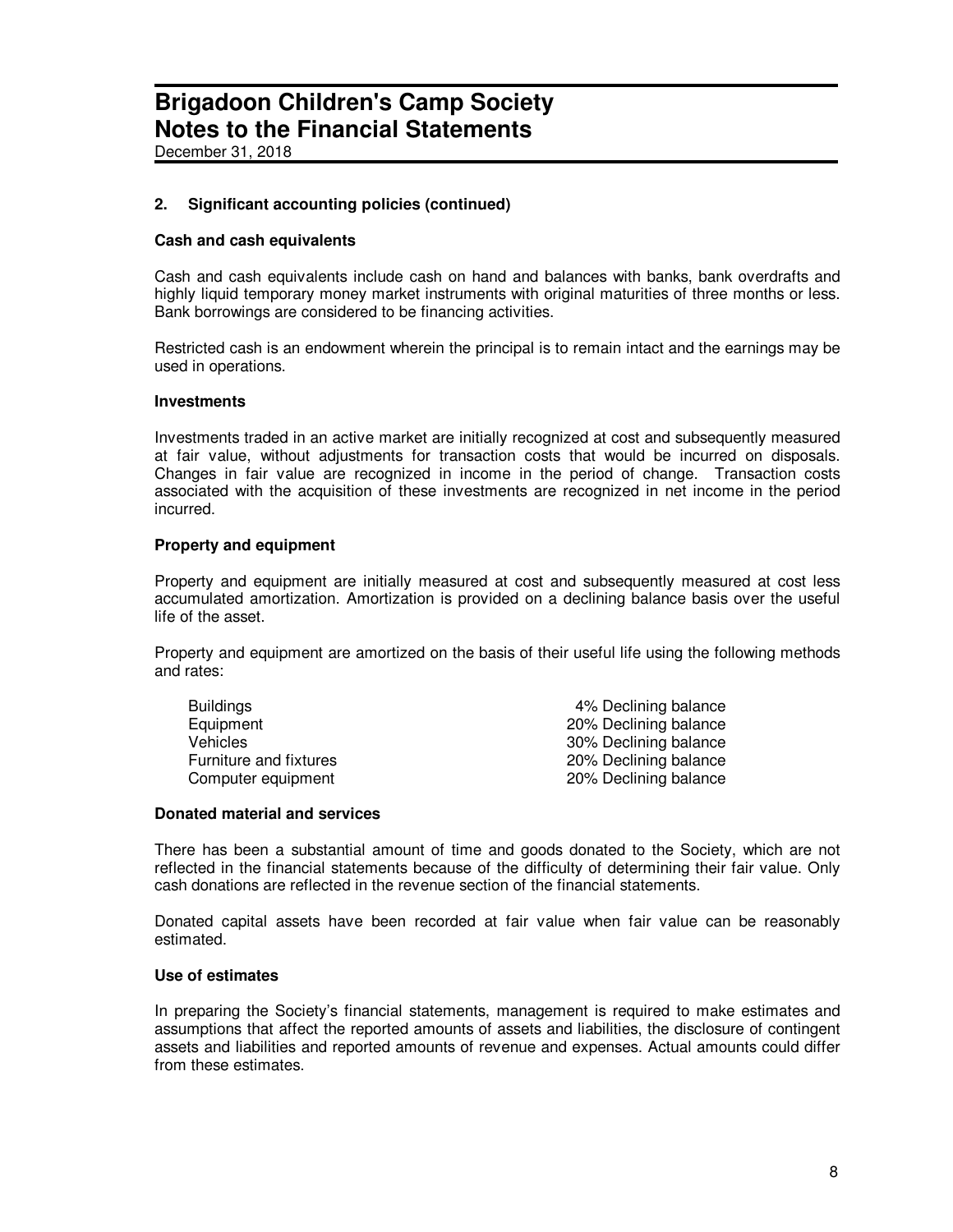December 31, 2018

#### **2. Significant accounting policies (continued)**

#### **Financial instruments**

The Society's financial instruments are measured at fair value when issued or acquired. For financial instruments subsequently measured at cost or amortized cost, fair value is adjusted by the amount of the related financing fees and transaction costs. Transaction costs and financing fees relating to financial instruments that are measured subsequently at fair value are recognized in operations in the year in which they are incurred.

At each reporting date, the Society measures its financial assets and liabilities at cost or amortized cost (less impairment in the case of financial assets), except for equities in an active market, which must be measured at fair value.

For financial assets measured at cost or amortized cost, the Society regularly assesses whether there are any indications of impairment. If there is an indication of impairment, and the Society determines that there is a significant adverse change in the expected timing or amount of future cash flows from the financial asset, it recognizes an impairment loss in the statement of operations. Any reversal of previously recognized impairment losses are recognized in operations in the year the reversal occurs.

#### **3. Short term investments**

Short-term investments consist of two term deposits that mature November 5, 2019 and bear an interest rate of 1.25%. These funds are cash holdings for operations and have no restrictions.

#### **4. Restricted cash**

Restricted cash represents amounts received as endowments. These funds are being held in an investment portfolio consisting primarily of equities and mutual funds.

| 5.<br><b>Property and equipment</b>                                                              |                                                        |     |                                                     | 2018                                              | 2017                                             |
|--------------------------------------------------------------------------------------------------|--------------------------------------------------------|-----|-----------------------------------------------------|---------------------------------------------------|--------------------------------------------------|
|                                                                                                  | Cost                                                   |     | Accumulated<br>Amortization                         | <b>Net Book</b><br>Value                          | Net Book<br>Value                                |
| <b>Buildings</b><br>Equipment<br><b>Vehicles</b><br>Furniture and fixtures<br>Computer equipment | \$<br>7,698,457<br>4,200<br>94,928<br>273,793<br>2,829 | \$. | 1,964,777 \$<br>3.319<br>71,803<br>162,166<br>1,524 | 5,733,680 \$<br>881<br>23,125<br>111,627<br>1,305 | 5,951,496<br>1,101<br>31,406<br>133,114<br>1,630 |
|                                                                                                  | 8,074,207                                              |     | 2,203,589 \$                                        | 5,870,618 \$                                      | 6,118,747                                        |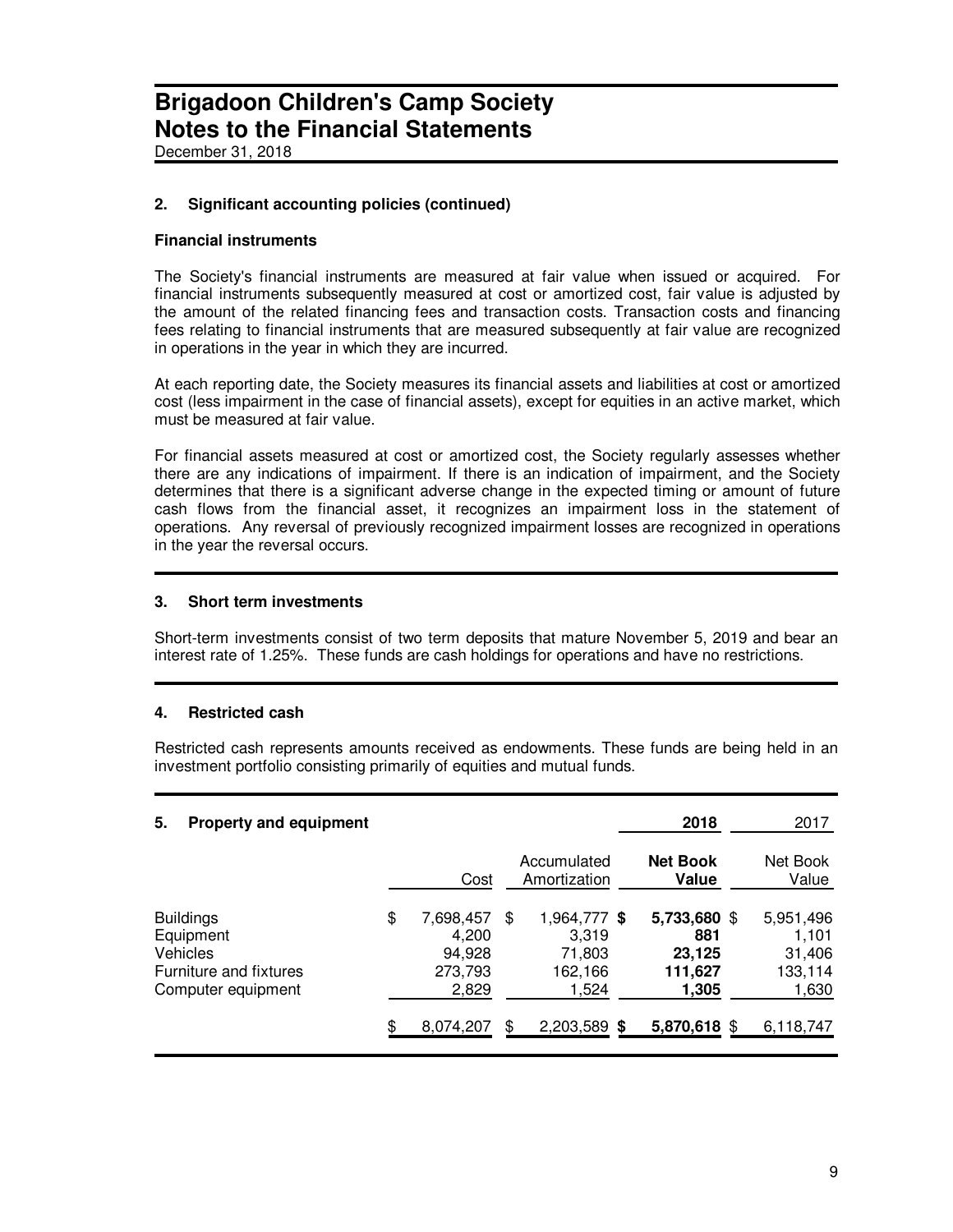December 31, 2018

| Callable debt<br>6.                                                                                                                            |   | 2018       | 2017    |
|------------------------------------------------------------------------------------------------------------------------------------------------|---|------------|---------|
|                                                                                                                                                |   |            |         |
| 3.74% CIBC loan, repayable on demand. Until demand,<br>repayable in monthly instalments of \$7,083 plus interest, maturing<br>in 2026.         | S | 616,250 \$ | 701,250 |
| Prime plus 1% CIBC loan, repayable on demand. Until demand,<br>repayable in monthly instalments of \$4,630 plus interest, maturing<br>in 2026. |   | 146,667    | 160,000 |
|                                                                                                                                                |   | 762,917    | 861,250 |
| Less current portion                                                                                                                           |   | 105,000    | 140,560 |
|                                                                                                                                                |   | 657.917    | 720,690 |

As security for the CIBC loans, the Society has provided a Security Agreement granting a first security interest in all present and after acquired personal property; registration of a Fixtures Notice in Favour of CIBC against Nova Scotia Power Inc. land; Consent and Non-Disturbance Agreement with Nova Scotia Power Inc.; Collateral Assignment of Nova Scotia Power Inc. licence; Collateral Assignment of all material contracts of the camp; an acknowledged assignment of adequate fire and other perils insurance on the property of the Borrower that are subject to CIBC's security, with loss payable to CIBC and with designation of CIBC.

The Society is subject to covenants with respect to its callable debts. As at the balance sheet date, the Society was in compliance with the covenants.

Estimated principal repayments are as follows:

| 2019 | \$<br>105,000 |
|------|---------------|
| 2020 | 105,000       |
| 2021 | 105,000       |
| 2022 | 105,000       |
| 2023 | 105,000       |
|      |               |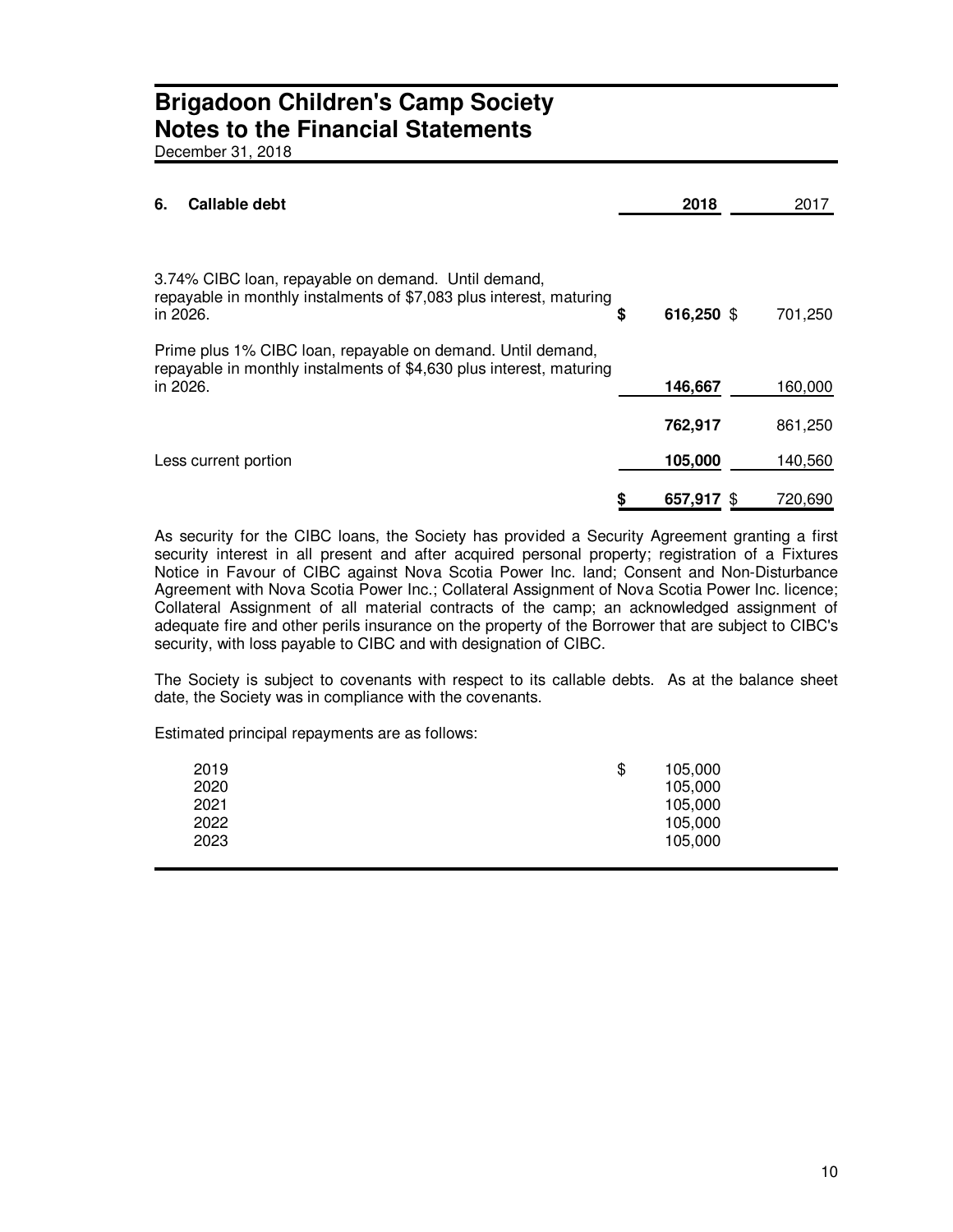December 31, 2018

| 7. | Long-term debt                                                                                                                          |    | 2018                      |   | 2017                   |
|----|-----------------------------------------------------------------------------------------------------------------------------------------|----|---------------------------|---|------------------------|
|    | NSPI loan payable in monthly instalments of \$1,013, interest 0%,<br>due 2019. As security, the Society has granted a security interest |    |                           |   |                        |
|    | in the financed equipment.                                                                                                              | \$ | $10,134$ \$               |   | 22,296                 |
|    | Less current portion                                                                                                                    |    | 10,134                    |   | 12,161                 |
|    |                                                                                                                                         | S  |                           | S | 10,135                 |
|    | Estimated principal repayment is due as follows:                                                                                        |    |                           |   |                        |
|    | 2019                                                                                                                                    | \$ | 10,134                    |   |                        |
| 8. | Deferred capital contributions                                                                                                          |    | 2018                      |   | 2017                   |
|    | Beginning of year<br>Amortization of capital contributions                                                                              | \$ | 4,701,104 \$<br>(186,044) |   | 4,844,900<br>(193,796) |
|    |                                                                                                                                         |    | 4,515,060 \$              |   | 4,651,104              |

#### **9. Credit facilities**

The Society has an authorized a line of credit of \$50,000 bearing interest at prime plus 1%, of which \$Nil was used at year end. Security for this facility is described in Note 5 for CIBC debt.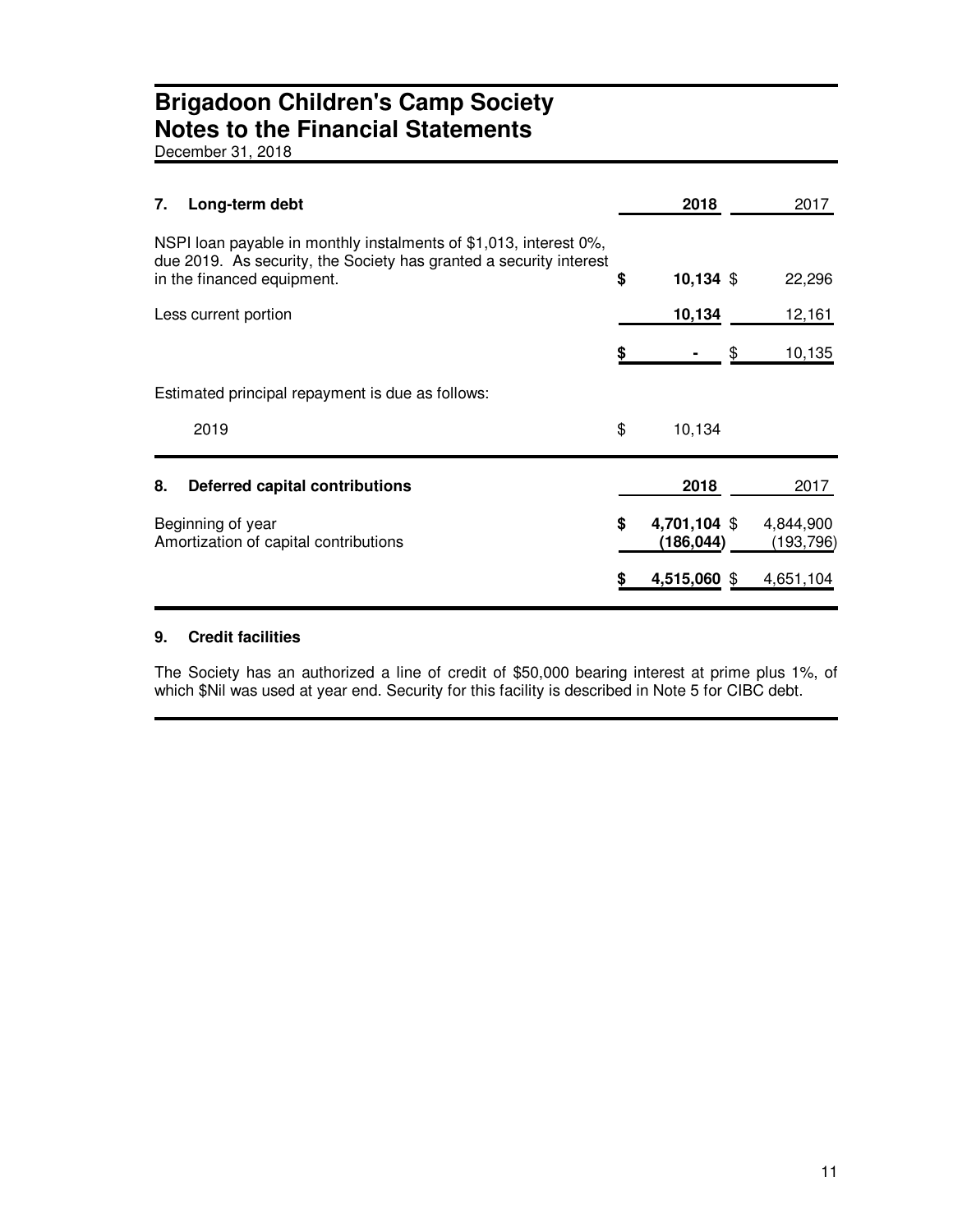December 31, 2018

#### **10. Financial instruments**

The Society's main financial instrument risk exposures are detailed as follows:

Credit risk

The Society has determined that the financial assets with credit risk exposure are accounts and grants receivable since failure of any of these parties to fulfil their obligations could result in significant financial losses for the Society. The Society is also exposed to concentration risk in that all of its cash is held with one financial institution and the balances held are in excess of Canadian Deposit Insurance Corporation Limits.

Liquidity risk

The Society's liquidity risk represents the risk that the Society could encounter difficulty in meeting obligations associated with its financial liabilities. The Society is, therefore, exposed to liquidity risk with respect to its accounts payable, callable debt and long-term debt.

Interest rate risk

Interest rate risk is the risk that the fair value or future cash flows of a financial instrument will fluctuate because of changes in market interest rates. The Society is exposed to interest rate risk with respect to its long-term debt.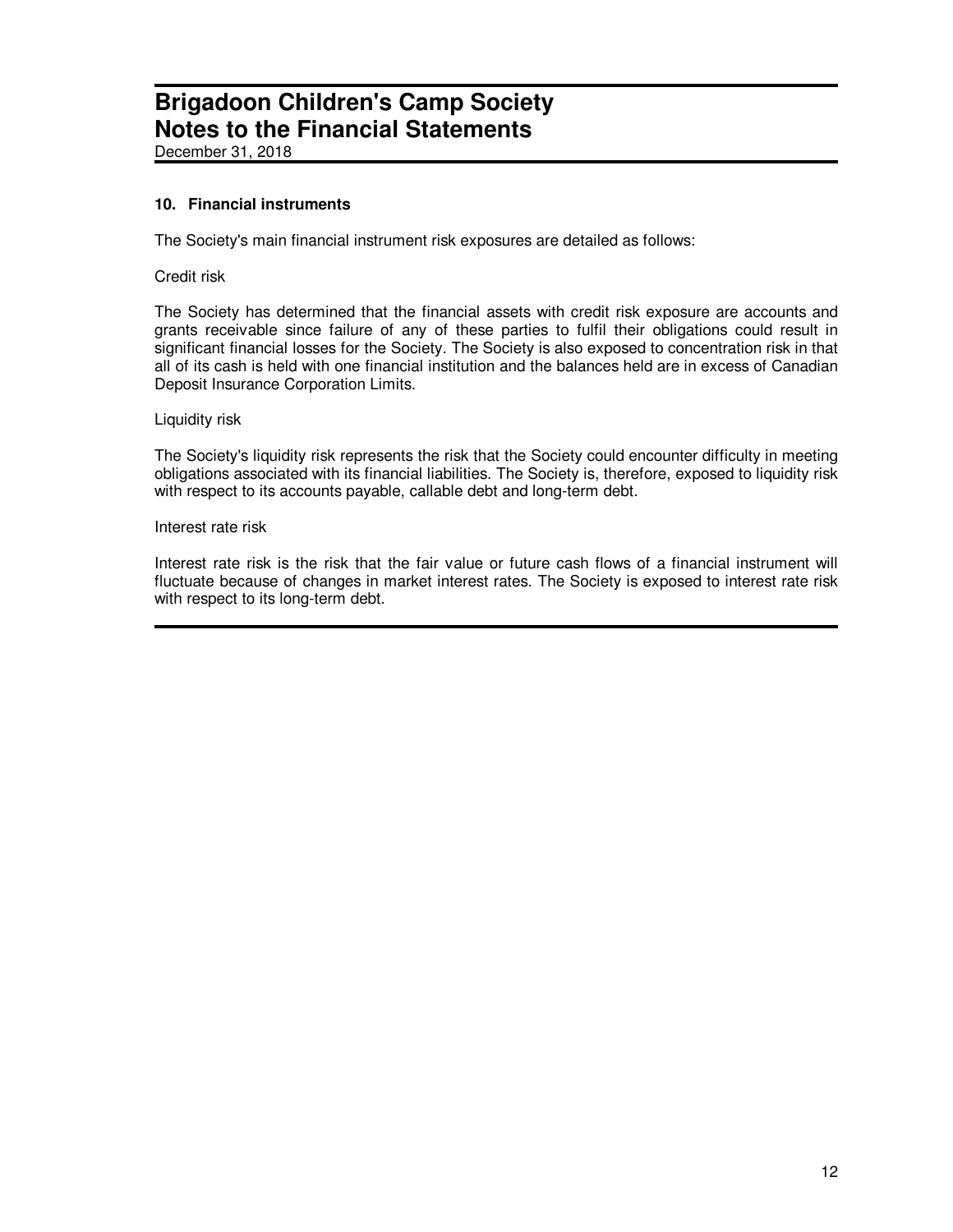Year ended December 31

| <b>Schedule of office</b>                                                                                                                                                         |                                                                                             | Schedule 1                                                                                |
|-----------------------------------------------------------------------------------------------------------------------------------------------------------------------------------|---------------------------------------------------------------------------------------------|-------------------------------------------------------------------------------------------|
|                                                                                                                                                                                   | 2018                                                                                        | 2017                                                                                      |
| Bad debt (recovery)<br>Bank fees and interest<br>Event<br>IT (computer, software, personnel)<br>Insurance<br>Interest on long-term debt<br>Marketing and printing                 | \$<br>214S<br>15,901<br>5,258<br>17,121<br>456<br>31,972                                    | 626<br>15,354<br>4,558<br>912<br>33,840<br>1,106                                          |
| Meetings<br>Membership and training<br>Miscellaneous<br>Occupancy<br>Office<br>Personnel costs<br>Phone/Internet/cell phone<br>Postage<br>Professional fees<br>Travel and mileage | 2,791<br>1,910<br>4,667<br>44,723<br>22,496<br>156,398<br>8,537<br>3,660<br>21,827<br>5,597 | 665<br>1,939<br>2,868<br>41,398<br>13,576<br>153,058<br>8,275<br>5,560<br>18,682<br>6,269 |
|                                                                                                                                                                                   | 343,528 \$                                                                                  | 308,686                                                                                   |

### **Schedule of fund development Schedule 2 Schedule 2 Schedule 2**

|                          | 2018             | 2017    |
|--------------------------|------------------|---------|
|                          |                  |         |
| Donor recognition        | \$<br>$3,172$ \$ | 2,952   |
| Event                    | 85,078           | 75,963  |
| Marketing and printing   | 50,766           | 48,612  |
| Meals and entertainment  | 143              |         |
| Membership and training  | 358              | 308     |
| Office                   | 1,521            | 1,759   |
| Personnel costs          | 276,364          | 184,848 |
| Professional development | 49,481           | 2,442   |
| Professional fees        | 914              |         |
| Shipping/postage         | 14,532           | 21,231  |
| Travel and mileage       | 6,170            | 7,325   |
|                          | 488,499 \$       | 345,440 |